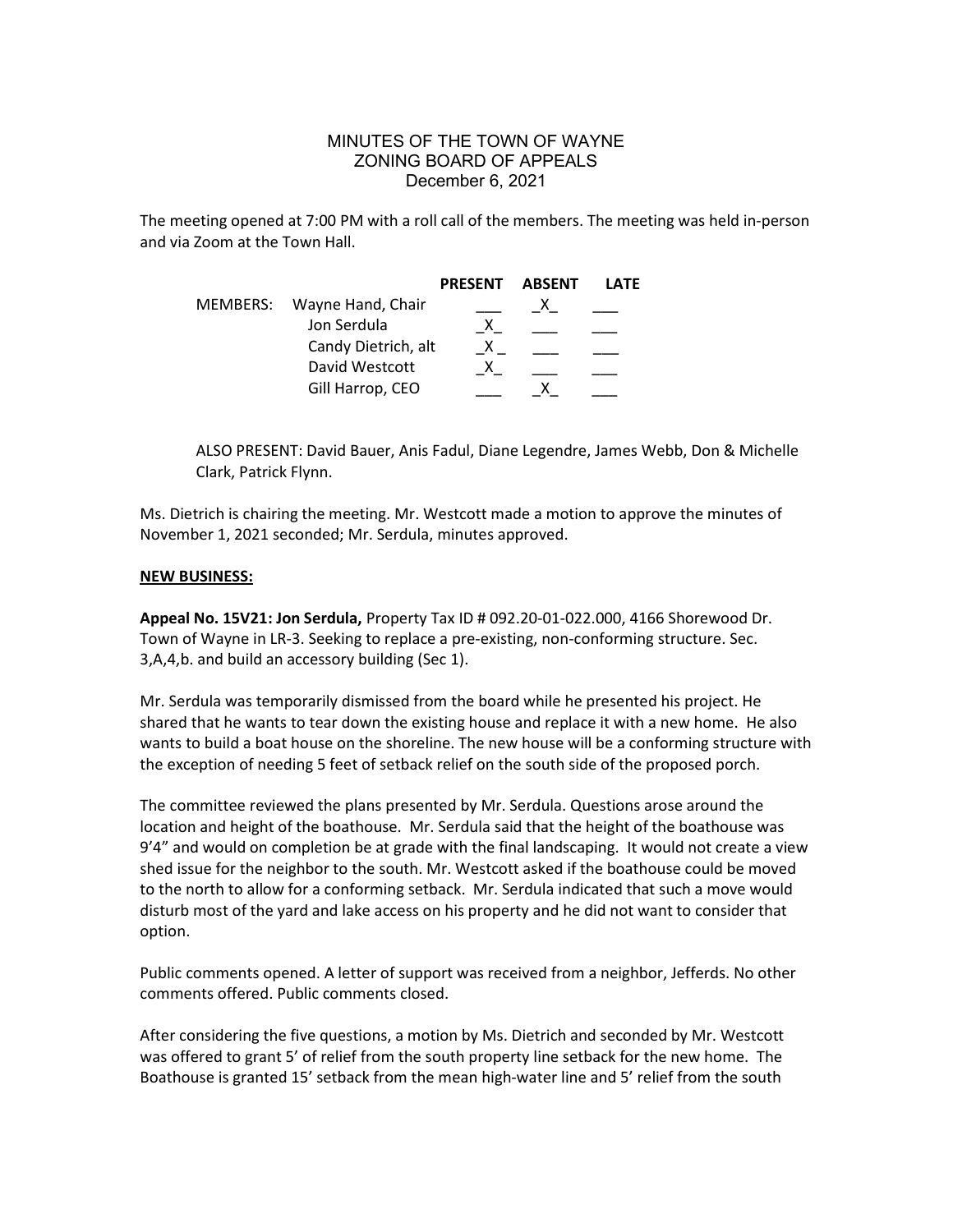property line. Motion passed by Mr. Westcott and Ms. Dietrich. Build according to plans date 11/28/2021..

Mr. Serdula rejoined the board as a voting member.

Appeal No. 16V21: Donald and Michelle Clark Property Tax ID # 092.12-014-018 at 9076 Wixson Road, Town of Wayne in LR-3. Seeking to expand a pre-existing, non-conforming structure. Sec. 3,A,4,b,5

The Clarks explained that they are seeking to add a garage and some additional living space, mostly garage, to the existing home. They need 3.7' of setback relief on the NW corner of the proposed addition. The board reviewed the plans.

Public comments opened and nothing was offered. Public comments closed. There were no additional questions from the board. They considered the 5 questions. A motion by Mr. Westcott and seconded by Ms. Dietrich was made to approve setback relief of 3.7' on the northwest corner of the proposed addition. Build according to plans submitted 11/12/2021. Motion approved.

Appeal No. 17V21: James Webb & Diane Legendre Property Tax ID # 064.08-01-055.000 at 14733 Keuka Village Road, Town of Wayne in LR-2. Seeking to replace a pre-existing, nonconforming structure. Sec. 3,A,4,b, ii,2,6

Mr. Webb explained that they want to tear down the old cottage and rebuild a year-round home on the site. Because of the size and location of the lot they need to preserve the open space on the lakeside of the house. The new home will be in the same basic footprint as the existing non-conforming house. The open space on the lakeside of the lot also preserves the view shed for the neighbors. The board reviewed the plans. Because of the tight lot setback relief would be required as follows:

- 5'10 1/4" on SW corner of proposed new structure
- 5' 8" on SE corner
- 5'5" on NE corner
- 1'1" on the NW

Public Comments opened. There were several letters of support from neighbors who appreciate the consideration of keeping open space and views on the lake side of the property. Public Comments closed. There was no further conversation on the matter and the five questions were reviewed by the board. A motion was made by Mr. Serdula and seconded by Mr. Westcott, to grant the setback relief as outlined above with the caveat that the project be built according to plans submitted 11/22/2021. Motion passed.

## Unfinished Business

## **Discussion**

Adjournment The meeting adjourned at 7:39 PM.